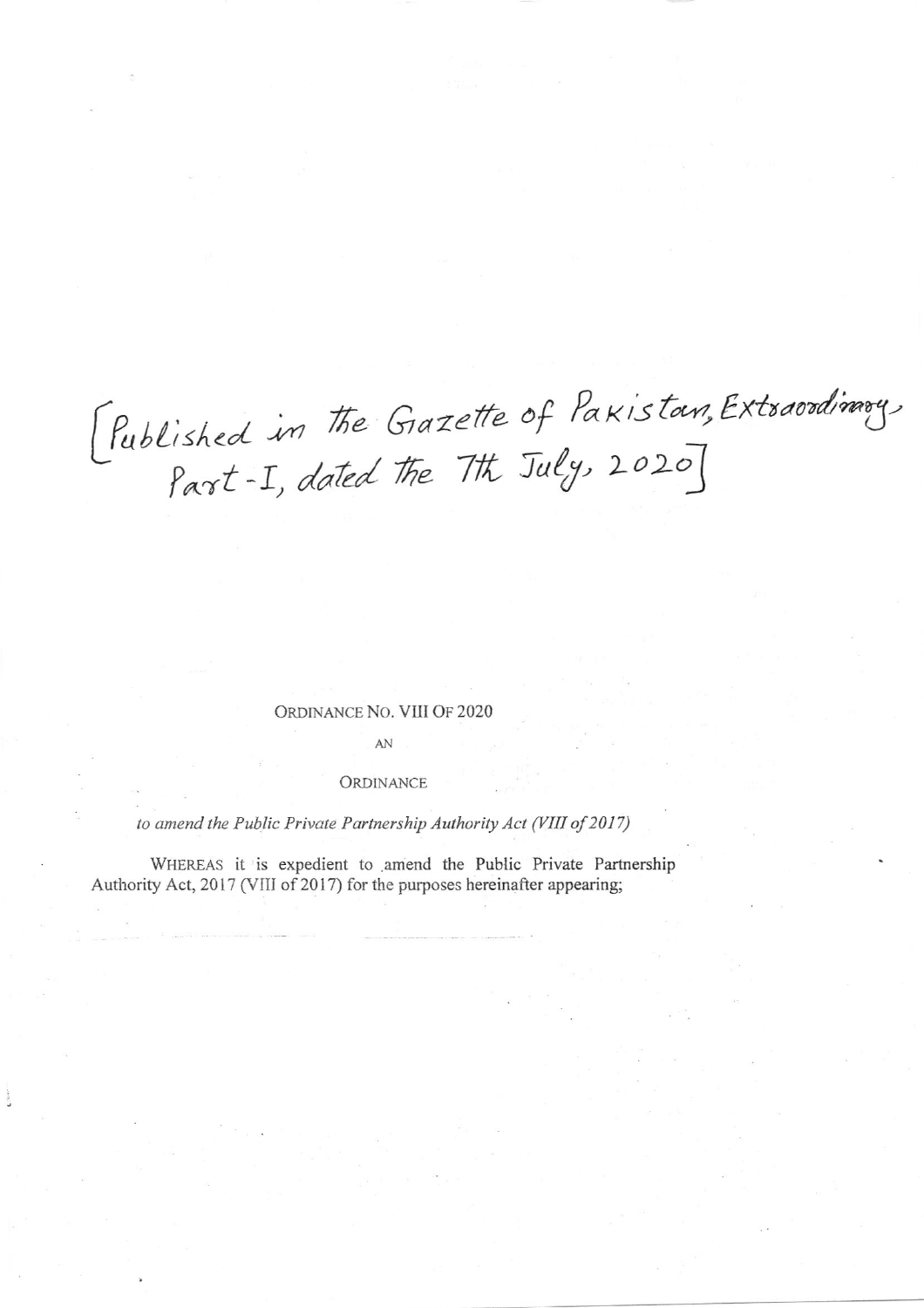AND WHEREAS the Senate and the National Assembly are not in session and the President is satisfied that circumstances exist which render it necessary to take immediate action;

NOW, THEREFORE in exercise of his powers conferred by clause (1) of the Article 89 of the Constitution of Islamic Republic of Pakistan, the President of the Islamic Republic of Pakistan is pleased to make and prornulgate the following Ordinance:-

1. Short title and commencement. $({}1)$  This Ordinance shall be called the Public Private Partnership Authority (Amendment) Ordinance, 2020.

(2) It shall come into force at once.

S I

> 2. Substitution of long title and preamble, Act VIII of 2017.--- In the Public Private Partnership Authority Act, 2017 (VIII of 2017), hereinafter called as the said Act, for the long title and the preamble the following shall be substituted, namely:-

"An Act to create an enabling environment for private sector participation in development projects and in the provision of public infrastructure and related services in Pakistan through public private partnership projects.

WHEREAS it is expedient to establish a regulatory framework to execute public private partnerships in Pakistan so as to promote domestic and foreigr private investment in development projects to increase the availability of public infiastructure and service delivery and improve their retiability and quality for accelerating economic growth and achieving the social objectives of the govemment, to mobilize private sector resources for financing, construction, operations and maintenance of development projects, to improve efficiency of management, operation and maintenance of development projects in the public sector by introduction of modern technologies and management techniques, to reduce transaction costs, ensure appropriate regulatory controls and promote transparency and accountability in carrying out development projects.";

3. Amendment of section 2, Act VIII of 2017.—In the said act, for section 2, the following shall be substituted, namely:—

> $\bigcap$  $\overline{\phantom{a}}$

- Definitions.—In this Act, unless there is anything repugnant in the subject or context,-
	- (a) "Authority" or "P3A" means the Public Private Partnership Authority established under section 3;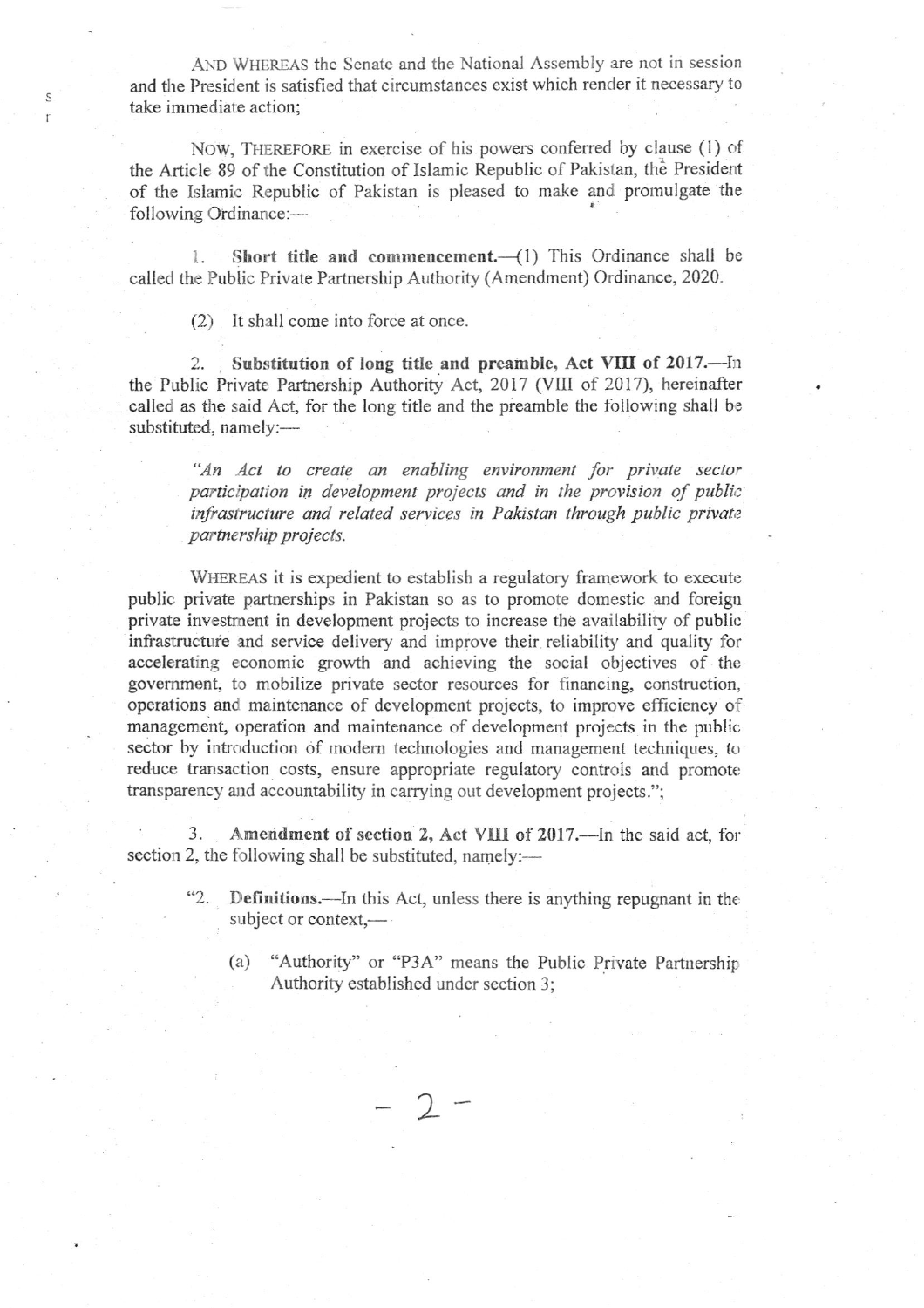- (b) "Board" means the Board constituted in accordance with section 6;
- (c) "CDWP" means the central development working party.
- (d) "company" or "IPDF" means infrastructure project development facility a corporate entity registered and operating under the provisions of the Companies Act, 2017  $(XIX of 2017);$
- (e) "dispute" means any monetary claim or contractual dispute between a private party and an implementing agency under an agreement;
- (f) "ECNEC" means the executive committee of the National Economic Council;
- (g) "implementing agency" means any of the line ministries, divisions, attached departments, executive departments, sub-ordinate offices, body corporate, autonomous body of the Federal Government or any organization or corporation owned or controlled by the Federal Government;
- (h) "lender" means a financial institution that provides loan to <sup>a</sup> private party for implementation of a project;
- $(i)$ "P3A fund" means the fund established under section 10;
- $(i)$ "P3WP" means the public private partnership working party established under section 13A'
- (k) "person" includes an individual, a company, a statutory body corporate, an association of persons whether incorporated or not, a trust and a partnership;
- 0) "prescribed" means prescribed by rules or regulations made under this Act;
- (m) "private party" means a person who is eligible to bid for a project with an implementing agency in accordance with the rules and regulations prescribed under this Act and shall exclude such companies, institutions or corporate bodies in which the Federal Govemment holds a controlling equity interest, either directly or indirectly;

$$
-3-
$$